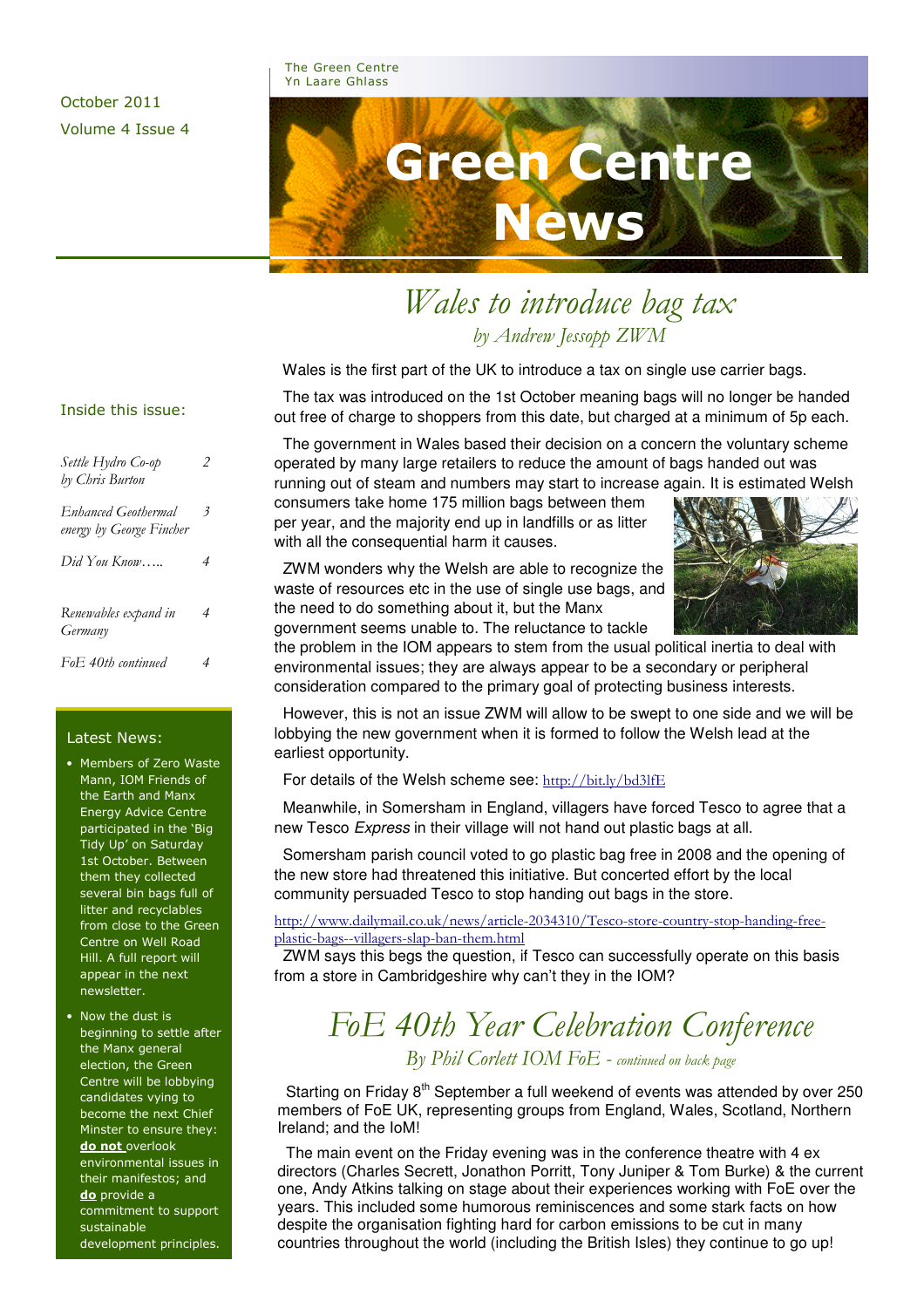### Settle Hydro co-operative - by Chris Burton MEAC & IOM FOE

 On my recent holiday I was cajoled by Phil to attend with him the coordinators' weekend for Friends of the Earth at Howarth. We had decided to go down from Ambleside on a motorcycle and as Settle was half way there we decided to have a look at the hydro station there.

 I am actually a shareholder of this very uniquely funded environmental Hydro Electric power generating system. It is a community share cooperative in which I invested a small amount of money. The scheme is on the old wear of a mill (converted to flats) although an investment, I have looked at this as an offset to my carbon emissions and to create start up capital for such schemes. It disappoints me that similar schemes are not available to Manx people on the Isle of Man.

 The weather was good but unfortunately it had not rained for some time and the river was below the level required to extract water, some observers at the wear were quick to criticise the fact that the screw was not turning. They seemed to think this was the problem with all Renewable Energy Projects.

 The engineering is an Archimedes screw with the 50kw generator taking the drive off the top of the screw. These modern generators are an efficient way of getting power from low head hydro sources.

 Whitby residents are at present trying to create a similar scheme on the river Esk and are looking for investors. See http://www.whitbyeskenergy.org.uk/

 Manx rivers have a history of water extraction for industrial purposes they were in the main low powered waterwheels designed to run machinery. One of our major landmarks is the Lady Isabella originally designed to take water from mine workings and Silverdale glen still has a working Victorian hydro powered merry go round.

 These former wears and workings on rivers can be reconditioned to take these modern generators and produce modest amounts of power, the trick is to make the

communities be included. In the Settle Scheme the power generated is used by the owners of the flats in the mill with any excess being sold to the national grid.

 Some of the profits generated are used in a community fund which is administered to benefit local green issues such as insulating community buildings and providing grants to homeowners. This way financial savings



There is a web page for more information. http://settlehydro.org.uk/index.html

in heating and money returned from grants are recycled to the community and the community's carbon footprint is further enhanced.

 These schemes can only work by a combination of direct grants from regional development funds from government, private investments from community members, feed in tariff mechanisms to guarantee returns and a management committee who are prepared to work extremely hard to get things done.

 Could we do one of these schemes on the Island? As discussed earlier I can think of dozens of places where similar works can be implemented producing many kw of clean energy and I have discussed such schemes with Ministers but have been told



The wear at Settle with the screw and generator house

Could we do one of these schemes on the Island?

As discussed earlier I can think of dozens of places where similar works can be implemented producing many kw of clean energy.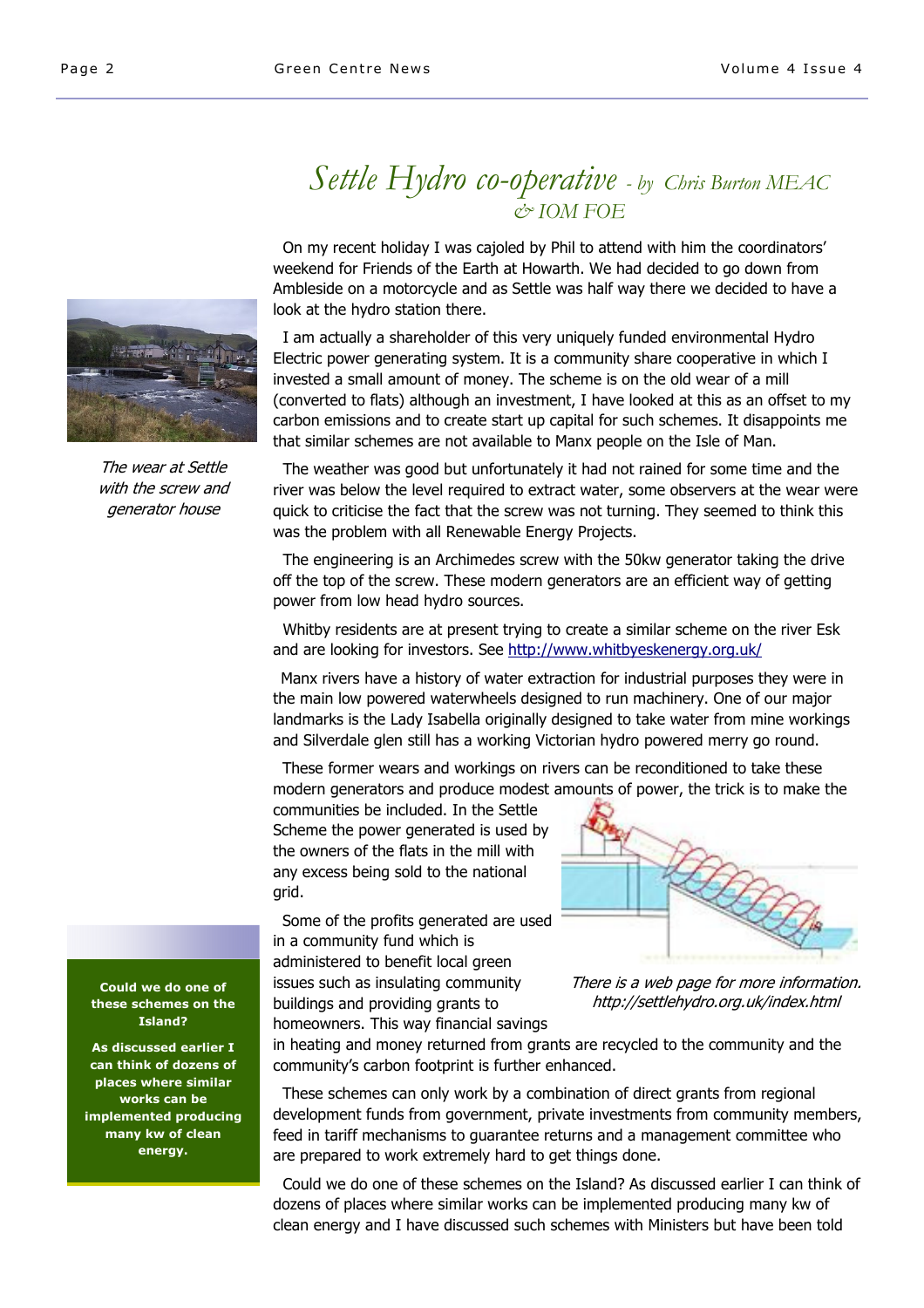### Enhanced Geothermal Enery by George Fincher MEAC

 If you drill down into the earth, the temperature gets progressively higher the deeper you drill. Drilling to a depth of 10 km will typically reach hot rocks at a temperature of 150 to 200 degrees c. Drilling bore holes to this depth is not easy but is possible and done regularly by the oil industry.

 The temperature is made up of heat flowing from the molten earth core to make its escape from the earth into space, and from radioactive decay within the earth's crust. There is also a contribution from the flexing of the earth due to gravitational influences of the moon and sun, so the high temperatures available at these deep bore holes is potentially sustainable provided it is not extracted at too high a rate.

 The heat can be extracted by pumping water down a borehole to this deep heat source then sucking out the hot water and steam from a second borehole. The water flows from the source borehole through fractures in the hot rocks to the output borehole where the heat is extracted and used to drive a steam turbine to produce electricity or used for general space heating.

 The extraction of the heat from the hot rocks is determined by the number of cracks and pores from the source water borehole to the extraction borehole. If these cracks can be improved through more pathways the extraction water can more easily flow from source to extraction bore holes, then the amount of energy

capable of being extracted will be increased. Increase the extraction too much though will mean a more limited time period when the heat extraction can occur (at least until the heat is given time to build up again).

 The cracks and pores can be enhanced by pumping water down the supply bore hole at very high pressure so it forces the pathway to the extraction bore hole to be opened up. A side effect of this process is that it can cause minor earthquakes, though these are generally not above 3 on the Richter scale, i.e. they are well below the level where they cause damage.

 The major advantage of this potential energy source lies in the fact it is continuous and therefore capable of supplying base load electricity or capable of replacing nuclear power. An experimental energy extraction system is being developed at Cooper Basin (Australia) to test the whole process and check its viability as a power source.

 The technique is generally available at most locations throughout the world, though some areas like Australia have a better resource in the form of hotter dry rocks at a little less depth.

 A small scale 3 MW geothermal bore hole is being planned at the Eden Centre in Cornwall, aimed at supplying all the Eden projects energy needs, and to check whether the method is viable in the UK.



Hot rocks

# Settle Hydro Co-op - continued

 our rivers are not suitable or not the right type of water? Without government support through grants and feed in tariff then it will not be feasible. The shame is that we have the resource it is plentiful and free, we have the engineers and expertise to create them and maintain the plant creating local employment and we have a number of people who would be willing to partly finance such enterprise.



The shame is that we have the resource: it is plentiful and free, we have the engineers and expertise to create them and maintain the plant creating local employment.